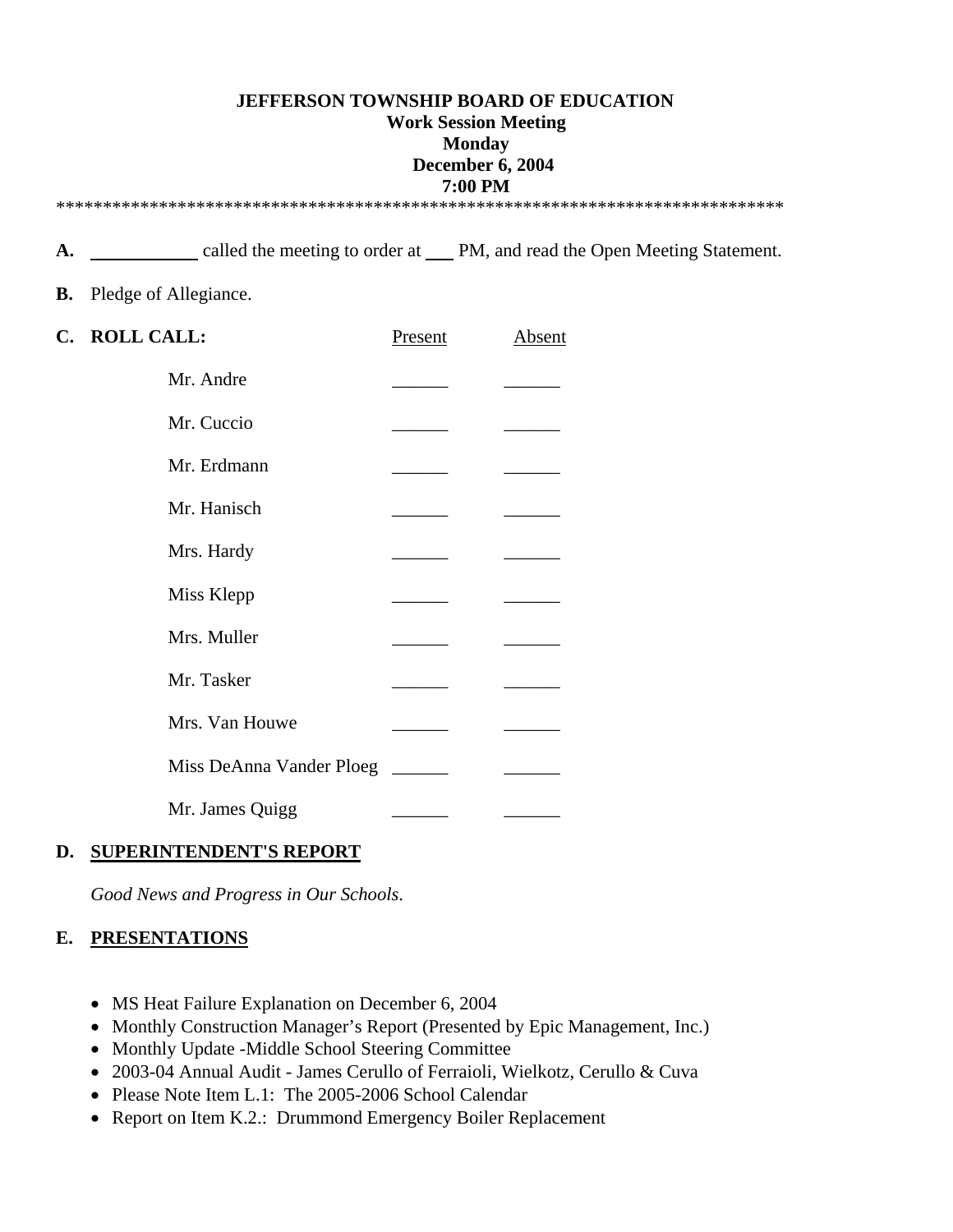### **F. MINUTES OF MEETINGS**

**F.1** Motion by seconded by seconded by that the minutes of the following meeting be approved as submitted:

 November 8, 2004 – Work Session Meeting November 15, 2004 – Regular Meeting

### **G. FINANCE COMMITTEE**

Motion by \_\_\_\_\_\_\_\_\_\_, seconded by \_\_\_\_\_\_\_\_\_, to accept the recommendation of the Superintendent to approve and adopt motions G.1 through G.9, as described below:

- **G.1** Motion to approve the list of **requisitions** dated November 2004 in the amount of \$398,560.19.
- **G.2** Motion to approve the **bills list** dated November 2004 in the amount of \$2,030,809.06.
- **G.3** Motion to accept the **Treasurer and Secretary's Report** dated October 31, 2004 as being in balance.
- **G.4** Motion to approve the **transfers** dated October 2004 in the amount of \$\_\_\_\_\_\_\_\_\_\_\_.
- **G.5** Motion that the Board of Education approve the **certification** by the Board Secretary, pursuant to NJAC 6A:23-2.11(c)3, that as of October 31, 2004 no line item account has encumbrances and expenditures, which in total exceed the line item appropriation in violation of NJAC 6A:23-2.11(a).
- **G.6** Motion to certify, in accordance with NJAC 6A:23-2.11(c)4, that as of October 31, 2004, after review of the Board Secretary's and Treasurer's **Monthly Financial Reports** and upon consultation with the appropriate district officials, to the best of our knowledge no major account or fund has been overexpended in violation of NJAC 6A:23-2.11(b), and that sufficient funds are available to meet the district's financial obligations for the remainder of the fiscal year.
- **G.7** Motion to **rescind** the following motion that was approved at the October 18, 2004 Board Meeting:

 Motion to approve and accept the four year Lease Purchase Agreement with CompassLearning, Inc. in the amount of \$231,090, subject to review by the Board Attorney.

- **G.8** Motion to accept the June 30, 2004 **Comprehensive Annual Financial Report**. (copy available for review)
- **G.9** Motion to approve the June 30, 2004 Audit **Corrective Action Plan.** (copy attached)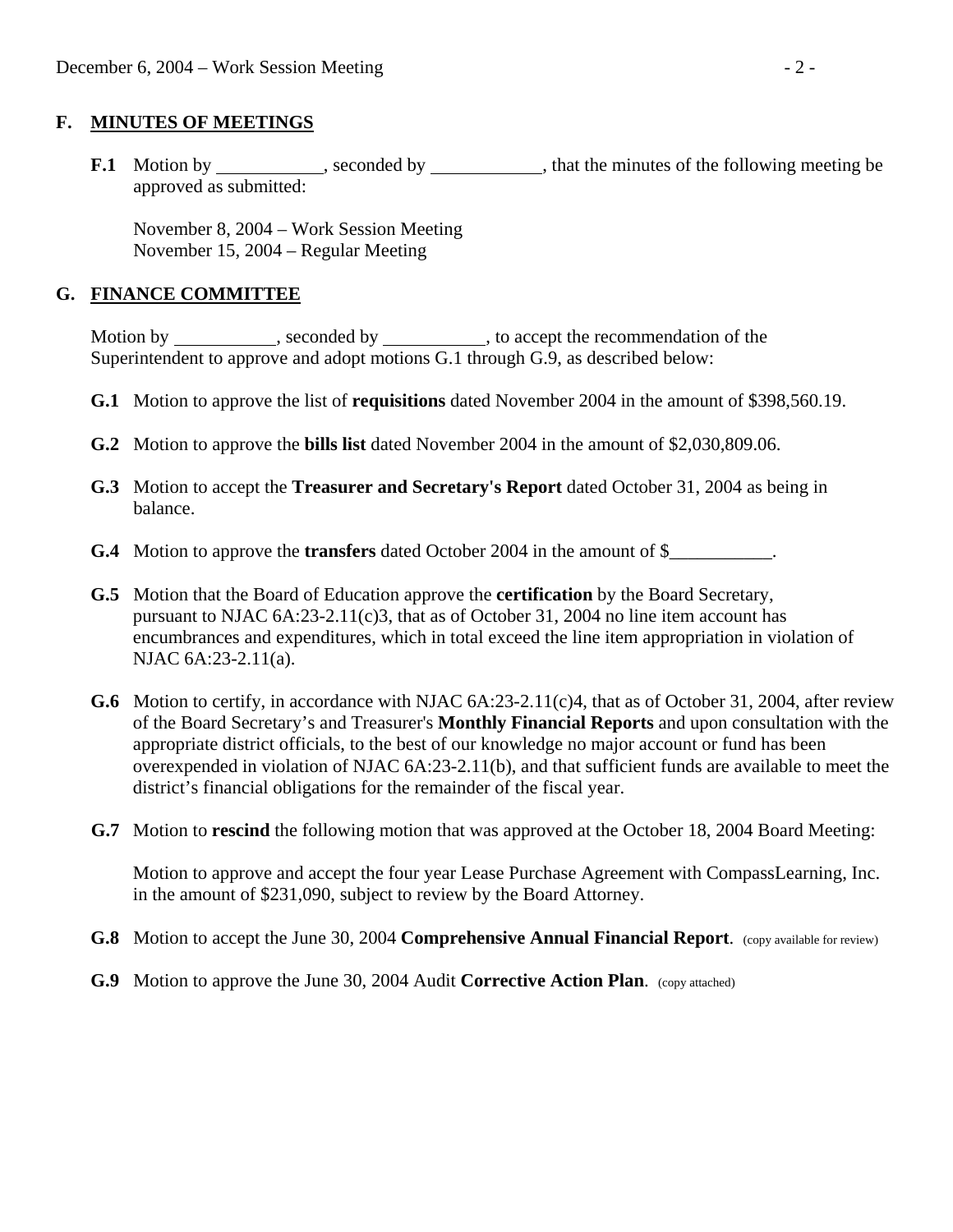## **H**. **PERSONNEL COMMITTEE**

Motion by \_\_\_\_\_\_\_\_\_\_\_, seconded by \_\_\_\_\_\_\_\_\_\_\_, to accept the recommendation of the Superintendent to approve and adopt motions H.1 and H.2, as described below:

 **H.1** Motion to appoint and submit to the County Superintendent applications for **emergent hiring** and the applicant's attestation that he/she has not been convicted of any disqualifying crime pursuant to the provisions of N.J.S.A. 18A:6-7.1 et. Seq., N.J.S.A. 18A:39-17 et. seq., or N.J.S.A. 18A:6-4.13 et. seq. for those employees listed below: (All appointments are contingent upon receipt of proper teaching certification and all salary placements are pending receipt of college transcripts verifying degree status and letter stating years of service in other districts, \* denotes mentoring required)

| Personnel               |                           |                        |              |              |                 |                  |             |                                                                                                      |
|-------------------------|---------------------------|------------------------|--------------|--------------|-----------------|------------------|-------------|------------------------------------------------------------------------------------------------------|
|                         | <b>Nature of</b>          |                        |              |              |                 | <b>Date</b>      | <b>Date</b> |                                                                                                      |
| Name                    | <b>Action</b>             | <b>Position</b>        | <b>Step</b>  | Salary       | Loc.            | <b>Effective</b> | Termin.     | <b>Discussion</b>                                                                                    |
| A: Administrators       |                           |                        |              |              |                 |                  |             |                                                                                                      |
| Christina Riker         | Change of Assign          | <b>Assistant BA</b>    | N/A          | \$65,000     | Bus Ofc         | 1/01/05          | 6/30/05     | From Staff Accountant                                                                                |
| <b>B:</b> Instructional |                           |                        |              |              |                 |                  |             |                                                                                                      |
| LA                      | Leave of Absence          | Grade 1                |              |              | Cozy Lk         | 1/14/05          | 6/30/05     | Disability- 1/14 - 4/3/05<br>Using 33 sick days<br>Family Leave Act -<br>$4/4/05 - 6/30/05$          |
| <b>SN</b>               | Leave of Absence          | PE/Health              |              |              | <b>JTHS</b>     | 3/1/05           | 6/30/05     | Disability-3/1 - $5/11/05$<br>Using 25 sick days<br>Non-disability 5/12-6/30<br>Unpaid leave 2005/06 |
| ΚS                      | Leave Adjustment English  |                        |              |              | <b>JTHS</b>     | 1/10/05          | 3/13/05     | Non-disability 1/10/05 -<br>1/22/05 Family Leave -<br>$1/23/05 - 3/13/05$                            |
| Erin Boska              | Appoint                   | BSIP/Math (.49)        | $\mathbf{1}$ | \$19,110     | <b>WR</b>       | 12/14/04         | 6/30/05     | Replacement                                                                                          |
| Place holder            | Appoint                   | Grade 6 LA             |              |              | <b>JTMS</b>     |                  |             | Replacement                                                                                          |
| Placeholder             | Appoint                   | Grade 7 Science        |              |              | <b>JTMS</b>     |                  |             | Replacement                                                                                          |
| Placeholder             | Appoint                   | .49 Spec Ed Tchr       |              |              | <b>Stanlick</b> |                  |             | Replacement                                                                                          |
| Deborah Helfand         | Salary Adjustment Grade 6 |                        | 9            | \$48,246.    | <b>JTMS</b>     | 9/1/04           | 6/30/05     | From BA+15 step 9                                                                                    |
| JoSandra Anderson       | Approve                   | <b>Student Teacher</b> | N/A          | N/A          | <b>ETB</b>      | 1/19/05          | 5/5/05      | Grade 1                                                                                              |
| <b>Matthew Rush</b>     | Approve                   | <b>Student Teacher</b> | N/A          | N/A          | <b>ETB</b>      | 1/19/05          | 5/5/05      | Grade 2                                                                                              |
| Joanne Safarik          | Approve                   | <b>Student Teacher</b> | N/A          | N/A          | Drummond        | 1/18/05          | 4/29/05     | Kindergarten                                                                                         |
| Christine Czochanski    | Approve                   | <b>Student Teacher</b> | N/A          | N/A          | <b>JTHS</b>     | 1/5/05           | 1/19/05     | English                                                                                              |
| Nazmi Mehmedi           | Approve                   | <b>Student Teacher</b> | N/A          | N/A          | <b>JTHS</b>     | 2/7/05           | 5/2/05      | <b>Physical Education</b>                                                                            |
| Shannon Ferguson        | Approve                   | <b>Student Teacher</b> | N/A          | N/A          | <b>JTHS</b>     | 1/19/05          | 5/5/05      | <b>Social Studies</b>                                                                                |
| Anthony Dell Cioppia    | Approve                   | <b>Student Teacher</b> | N/A          | N/A          | <b>JTHS</b>     | 1/25/05          | 5/16/05     | <b>Business Education</b>                                                                            |
| C: Non-Instructional    |                           |                        |              |              |                 |                  |             |                                                                                                      |
| Noreen O'Neill          | Resignation               | <b>General Aide</b>    |              |              | <b>ETB</b>      | 12/6/04          | 12/6/04     | To accept a full-time job                                                                            |
| VO                      | <b>Medical Leave</b>      | Secretary              |              |              | <b>JTMS</b>     | 1/12/05          | $3/14/05*$  | *to return upon Dr's<br>release                                                                      |
| Jeanne Hantson          | Adjustment of Hrs         | Transportation<br>Aide | 3            | \$15.69/diem | Trans.          | 11/22/04         | 6/30/05     | To work 1hr 1 minute                                                                                 |
| John Conklin            | Termination               | Custodian              |              |              | <b>JTHS</b>     |                  | 11/23/04    | Abandonment of<br>Position                                                                           |
| D: Substitutes/Other    |                           |                        |              |              |                 |                  |             |                                                                                                      |
| Michael Domen           | Appoint                   | Teacher                |              | \$80/diem    |                 | 2004/05          |             | <b>New Sub</b>                                                                                       |
| Don Eckstein            | Appoint                   | Teacher                |              | \$29.69/diem |                 | 2004/05          |             | Tutor/Home Instructor                                                                                |
| Jonathan Kobza          | Appoint                   | Teacher                |              | \$80/diem    |                 | 2004/05          |             | New Sub                                                                                              |

 **H.2** Motion to approve the following job descriptions *(Copy available for review)*:

School Business Administrator

Assistant School Business Administrator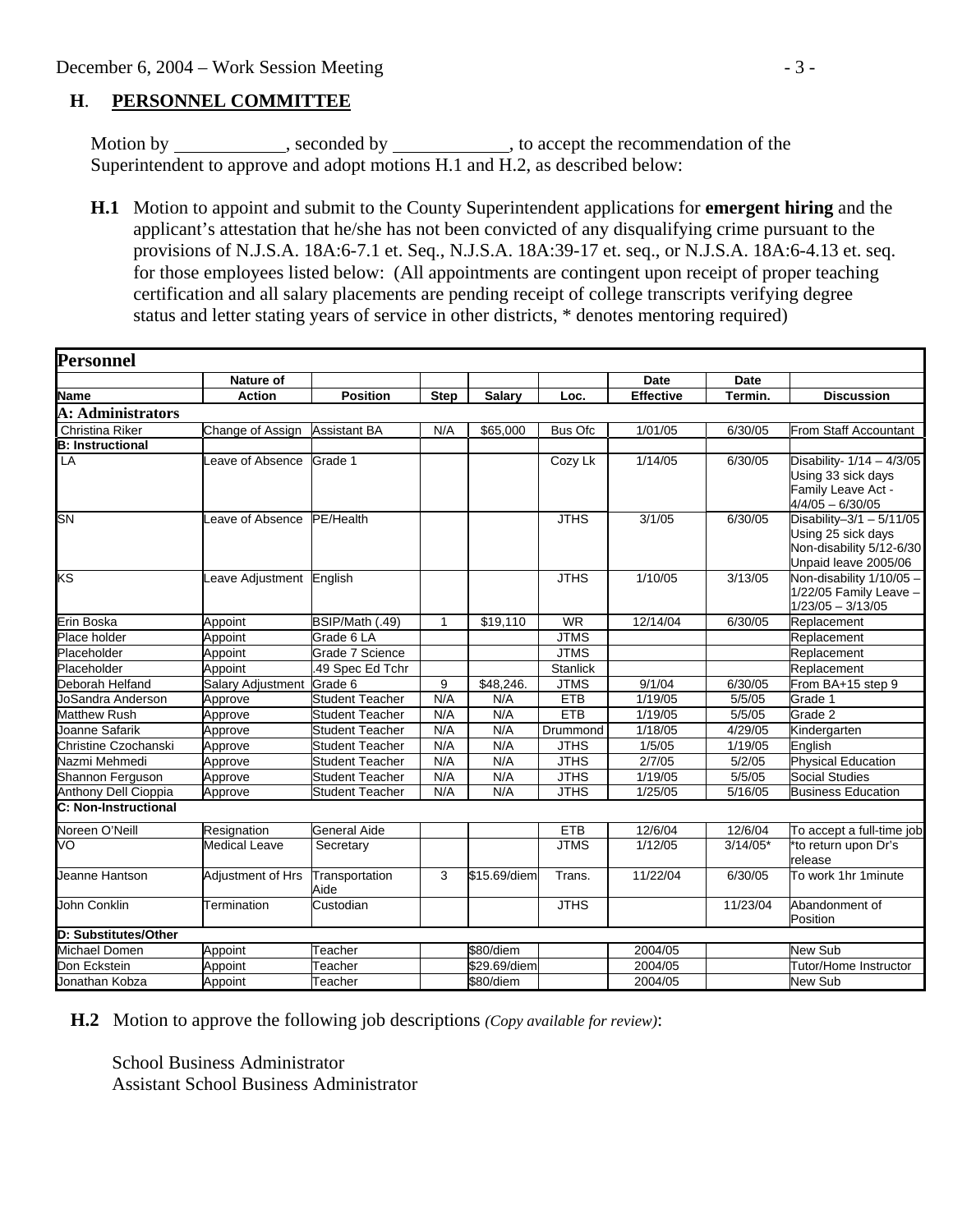# **I**. **EDUCATION COMMITTEE**

Motion by \_\_\_\_\_\_\_\_\_\_\_, seconded by \_\_\_\_\_\_\_\_\_\_\_, to accept the recommendation of the Superintendent to approve and adopt motions I.1 and I.2, as described below:

**I.1** Motion to approve placement of student out of district as indicated below:

| itudent | `chool                           | <b>Tuition</b> | Jates                                |
|---------|----------------------------------|----------------|--------------------------------------|
| $M/7-9$ | $\mathbf{v}$<br>Academy<br>ισf∩n | $86/d$ iem     | /30/05<br>29/14<br>$\mathsf{n}$<br>- |

 **I.2** Motion to approve the renewal Application of the NJDOE **Substandard or Dual Use** for the 2004-05 school year of the following rooms:

| School    | Room    | Substandard | Dual |
|-----------|---------|-------------|------|
| Cozy Lake |         |             |      |
| Cozy Lake | Library |             |      |

**I.3** \_\_\_\_\_\_\_\_\_\_\_\_ noted the **enrollment** as of 11/30/04:

|                            | June 04 | <b>Nov 04</b> |
|----------------------------|---------|---------------|
| R. F. Drummond             | 99      |               |
| Milton                     | 217     |               |
| Cozy Lake                  | 281     |               |
| <b>Stanlick</b>            | 259     |               |
| E.T. Briggs                | 380     |               |
| <b>White Rock</b>          | 490     |               |
| <b>Total Elementary</b>    | 1,726   |               |
| <b>JTMS</b>                | 889     |               |
| <b>JTHS</b>                | 991     |               |
| <b>GRAND TOTAL</b>         | 3,606   |               |
| Tuition students received  |         |               |
| Tuition district placement | 56      |               |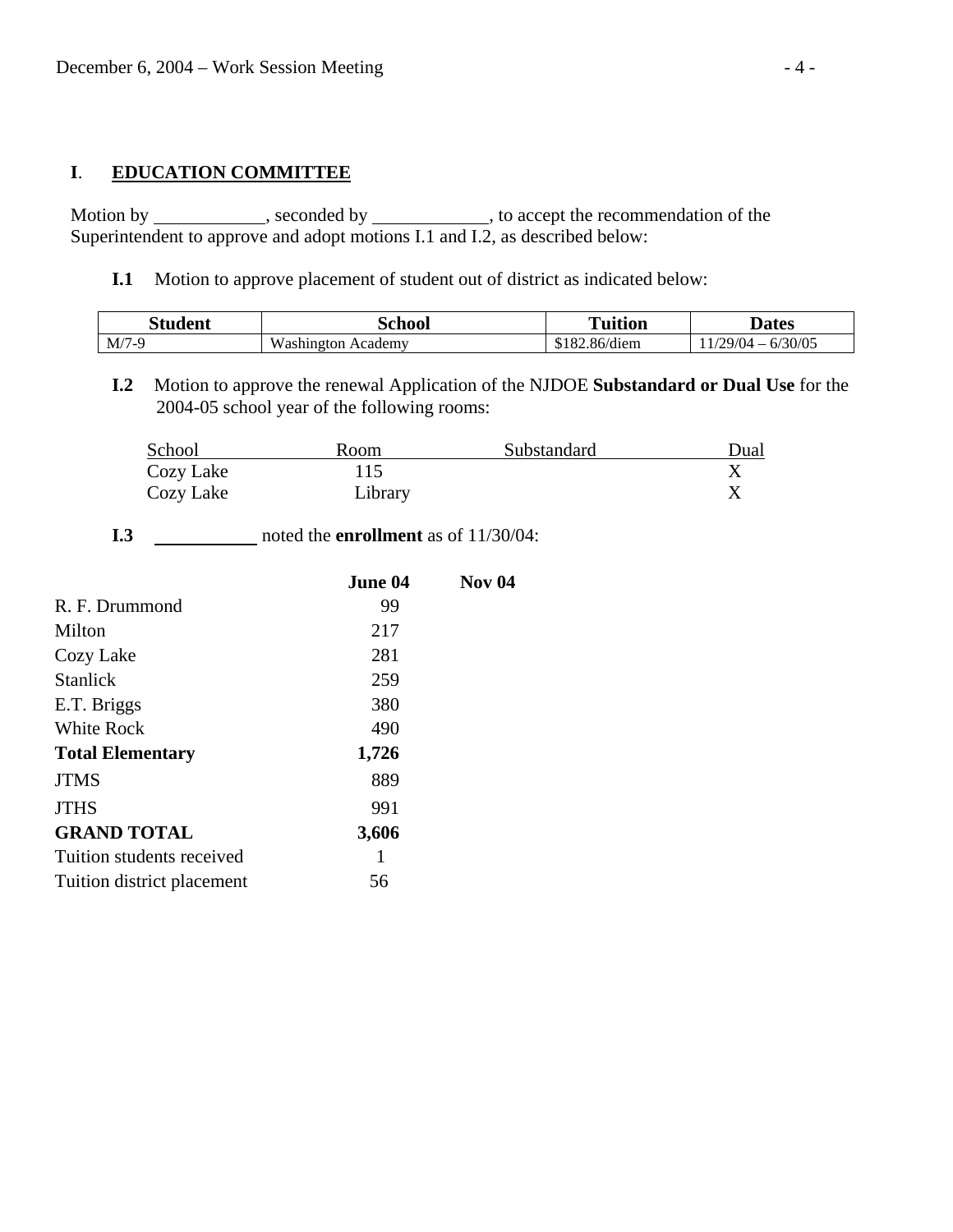### **J. POLICY COMMITTEE**

Motion by \_\_\_\_\_\_\_\_\_\_, seconded by \_\_\_\_\_\_\_\_\_\_, to accept the recommendation of the Superintendent to approve and adopt motions J.1 and J.2, as described below:

**J.1** Motion to approve the **second reading and adoption** of the following:

| Number | Title                                               |
|--------|-----------------------------------------------------|
| 2466   | PUBLIC LABELING OF EDUCATIONALLY HANDICAPPED PUPILS |
| 2467   | SURROGATE PARENTS AND FOSTER PARENTS                |
| 2622   | PUPIL ASSESSMENT                                    |
| 3281   | <b>INAPPROPRIATE STAFF CONDUCT</b>                  |
| 3431.1 | <b>FAMILY LEAVE</b>                                 |
| 4281   | INAPPROPRIATE STAFF CONDUCT                         |
| 4431.1 | <b>FAMILY LEAVE</b>                                 |
| 5300   | USE OF DEFIBRILLATOR(S)                             |
| 5310   | <b>HEALTH SERVICES</b>                              |
| 8431   | PREPAREDNESS FOR TOXIC HAZARD                       |
| 8451   | CONTROL OF COMMUNICABLE DISEASE                     |
| 8453   | <b>HIV/AIDS</b>                                     |
| 8462   | CHILD ABUSE AND/OR NEGLECT                          |
| 8465   | HATE CRIMES AND BIAS-RELATED ACTS                   |
| 9110   | QUALITY ASSURANCE ANNUAL REPORT                     |
| 9560   | ADMINISTRATION OF SCHOOL SURVEYS                    |

**J.2** Motion to approve the **first reading** of the following:

| Number | Title                                        |
|--------|----------------------------------------------|
| 0168   | <b>Recording of Board Minutes</b>            |
| 0169   | Board Member Use of Electronic Mail/Internet |
| 5533   | Smoking                                      |
| 5620   | Expulsion                                    |
| 7434   | Smoking on School Grounds                    |

### **K. BUILDING NEEDS COMMITTEE**

Motion by \_\_\_\_\_\_\_\_\_\_\_\_, seconded by \_\_\_\_\_\_\_\_\_\_\_\_, to accept the recommendation of the Superintendent to approve and adopt motions K.1 and K.2, as described below:

**K.1** Motion to approve the following **change orders** for the HS/MS construction project:

| Contract # | Change Order # | Contractor                    | Amount |                                                                                                                                          |
|------------|----------------|-------------------------------|--------|------------------------------------------------------------------------------------------------------------------------------------------|
| E1         | 22             | <b>Brittashan Enterprises</b> |        | \$14,174.73 Remove idle wiring, tag<br>active low voltage<br>wiring and secure all<br>wiring not properly<br>supported                   |
| E1         | 23             | <b>Brittashan Enterprises</b> |        | \$25,183.10 Wiring for added equip-<br>ment for the boiler<br>rooms and provision of<br>temporary hook-up for<br>start of heating season |